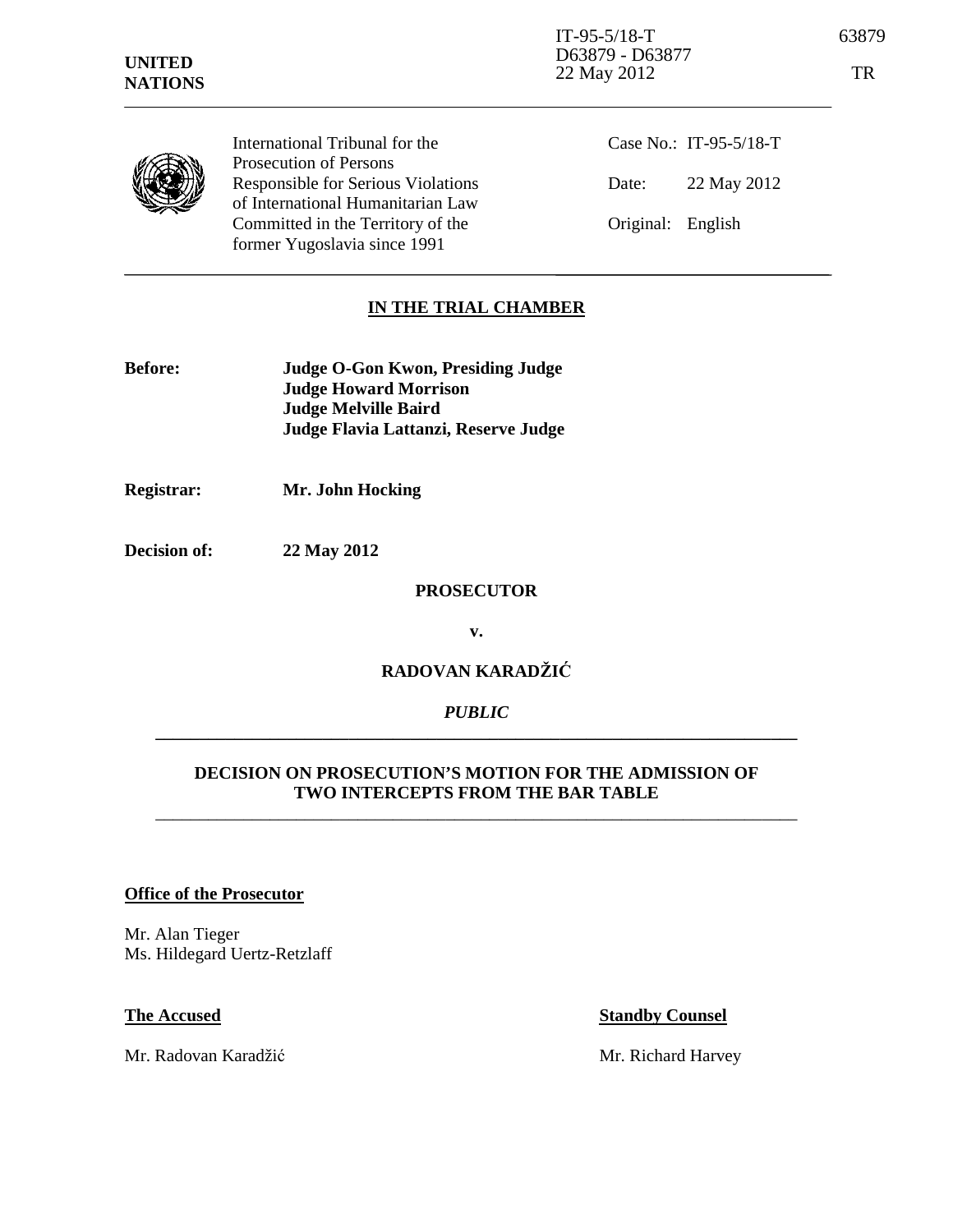**THIS TRIAL CHAMBER** of the International Tribunal for the Prosecution of Persons Responsible for Serious Violations of International Humanitarian Law Committed in the Territory of the former Yugoslavia since 1991 ("Tribunal") is seised of the "Prosecution's Motion for the Admission of Two Intercepts from the Bar Table", filed on 15 May 2012 ("Motion"), and hereby issues its decision thereon.

1. In its "Scheduling Order on Close of the Prosecution Case, Rule 98 *bis* Submissions, and Start of the Defence Case" issued on 26 April 2012 ("Scheduling Order"), the Chamber ordered the Office of the Prosecutor ("Prosecution") to file any evidence-related motions by 4 May 2012.

2. On 14 May 2012, the Chamber issued its "Decision on Prosecution's First Bar Table Motion for the Admission of Intercepts" ("First Bar Table Decision on Intercepts") disposing of the "Prosecution's First Bar Table Motion for the Admission of Intercepts with Public Appendix A and Confidential Appendix B" filed on 19 April 2012 ("First Bar Table Motion on Intercepts"), wherein it stated the following in paragraph 18:

The Chamber notes that the English translation for the document with Rule 65 *ter* number 30919 has not been uploaded into e-court. As such, the Chamber cannot assess the relevance, probative value, or authenticity of this document or whether it may be admitted. While the Chamber notes that the Prosecution is tendering 65 *ter* 30928 as an intercept which corroborates the content of other intercepts, given that it has yet to be authenticated, the Chamber will not admit it at this stage.

3. In the Motion, the Prosecution first submits that the English translation of 65 *ter* 30919 has been uploaded into ecourt,<sup>1</sup> The Prosecution then requests the Chamber to take judicial notice of the authenticity of 65 *ter* 30919 pursuant to Rule 94(B) of the Tribunal's Rules of Procedure and Evidence ("Rules") on the basis that this intercepted conversation was authenticated and admitted in the *Tolimir* case. 2 The Prosecution further submits that it omitted to inform the Chamber in the First Bar Table Motion on Intercepts that 65 *ter* 30928 was authenticated and admitted in the *Popovi*ć *et al.* and *Tolimir* cases and, having done so now, requests that judicial notice of the authenticity of 65 *ter* 30928 be taken pursuant to Rule 94(B) of the Rules. 3

4. On 17 May 2012, the Accused's legal adviser informed the Chamber by email that the Accused did not wish to respond to the Motion.<sup>4</sup>

l

 $<sup>1</sup>$  Motion, para. 2.</sup>

 $<sup>2</sup>$  Motion, paras. 3-4.</sup>

<sup>&</sup>lt;sup>3</sup> Motion, paras. 5–7.

<sup>&</sup>lt;sup>4</sup> On 16 May 2012, the Chamber's legal officer communicated to the parties by email the Chamber's decision that the Accused should respond to the Motion by no later than 17 May 2012, if he so wished.